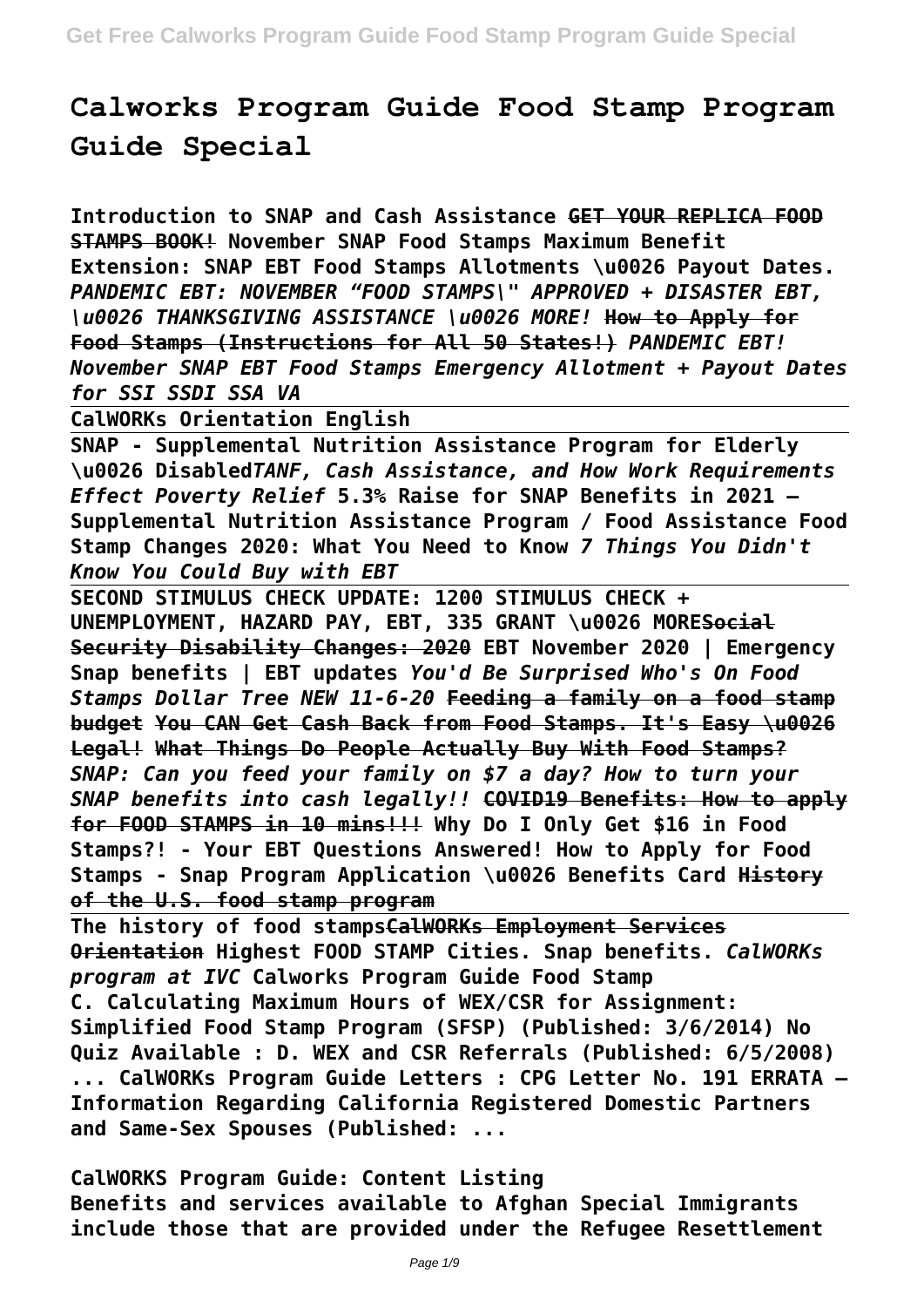**Program (RRP), the California Work Opportunity and Responsibility to Kids (CalWORKs) Program and the Food Stamp Program (FSP). Refugee Resettlement Program Eligibility. Afghan Special Immigrants and their eligible family members may receive RRP benefits and services to the same extent as persons who are admitted to the U.S. as refugees.**

#### **Food Stamp Program Guide (PG) Letter #536**

**CalWORKs is a public assistance program that provides cash aid and services to eligible families that have a child (ren) in the home. The program serves all 58 counties in the state and is operated locally by county welfare departments. If a family has little or no cash and needs housing, food, utilities, clothing or medical care, they may be eligible to receive immediate shortterm help.**

#### **CalWORKS**

**Eligibility for CalWorks food stamps is based on income, the amount of resources you have and how many people live in your household. Income guidelines are based on household size, beginning at a gross, or total before expenses, maximum of \$1,174 for a single-person household and rising about \$400 for each person added, according to the U.S. Department of Agriculture.**

**Calworks Food Stamp Programs | Pocketsense calworks-program-guide-food-stamp-program-guide-special Menu. Home; Translate. Read Online VHL DESCUBRE 2 ANSWERS rtf. Download Mosbys Pharmacology Memory NoteCards Visual Mnemonic and Memory Aids for Nurses 4e PDF Add Comment VHL DESCUBRE 2 ANSWERS Edit.**

**calworks-program-guide-food-stamp-program-guide-special augmented future. The way is by getting calworks program guide food stamp program guide special as one of the reading material. You can be thus relieved to get into it because it will meet the expense of more chances and assistance for innovative life. This is not only very nearly the perfections that we will offer.**

**Calworks Program Guide Food Stamp Program Guide Special ACL 01-10: CalWORKs and Food Stamps Program Whereabouts Unknown and Client EBT Usage (1/29/10) Posted on October 18, 2010 by Jodie Berger. Guidance to CWDs on how to handle cases when the whereabouts of an AU/household is unknown, because of returned mail, etc. Of note, for CalWORKs, residence in the state, but not in the county, is a requirement for continued eligibility**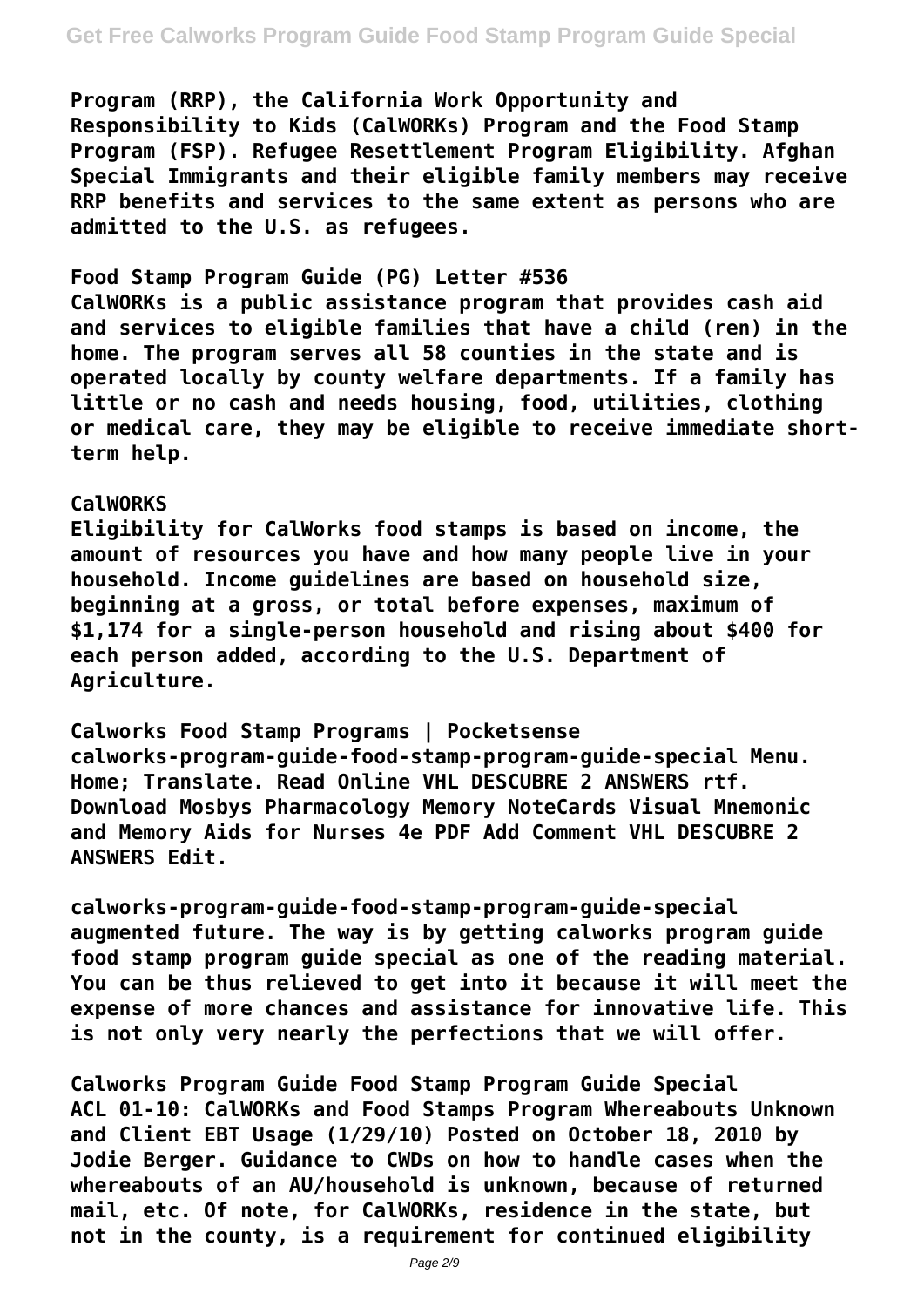**for aid, and so AUs may not be automatically discontinued for "whereabouts unknown.".**

**ACL 01-10: CalWORKs and Food Stamps Program Whereabouts ... CalWORKs Program Guide 42-200.E. CalWORKs Program Guide 44-100.A. Food Stamps Program Guide 63-204.1.G. Food Stamps Program Guide 63-253.11.a. Background. Congress enacted the Economic Stimulus Act of 2008 on January 3, 2008. The Act provides in part that any federal, state, or local program financed in whole or in part with federal funds ...**

**Calworks Program Guide Food Stamp Program Guide Special The LSNC CalFresh Guide provides an independent, authoritative resource for advocates in California helping low-income households get and keep their CalFresh benefits. CalFresh is California's name for SNAP (Supplemental Nutrition Assistance Program), previously known as the "food stamp" program. SNAP is a federal nutrition program that helps people with low incomes buy more food and improve their diets.**

**LSNC Guide to CalFresh Benefits | CalFresh = Food Stamps ... ACIN I-102-10: Food Stamp Program Noncitizen Eligibility Reference Guide (12/29/10) Posted on December 30, 2010 by Jodie Berger The long-await revision to the Food Stamps (aka SNAP, aka CalFresh) immigrant eligibility manual.**

**ACIN I-102-10: Food Stamp Program Noncitizen Eligibility ... CalWORKs is a public assistance program that provides cash aid and services to eligible families that have a child (ren) in the home. The program serves all 58 counties in the state and is operated locally by county welfare departments. If a family has little or no cash and needs housing, food, utilities, clothing or medical care, they may be eligible to receive immediate shortterm help.**

#### **CalWORKs – TAD**

**This guide focuses on the Food Stamp Program (FSP); therefore, any questions regarding noncitizens in the CalWORKs or Medi-Cal programs should be directed to the appropriate CalWORKs and Medi-Cal staff contacts. At the request of counties, the guide was developed via the Noncitizen Workgroup with state staff working as**

**All County Information Notice NO. I-102-10 The CalFresh Program (formerly known as Food Stamps) helps lowincome households increase their food-buying power to meet their**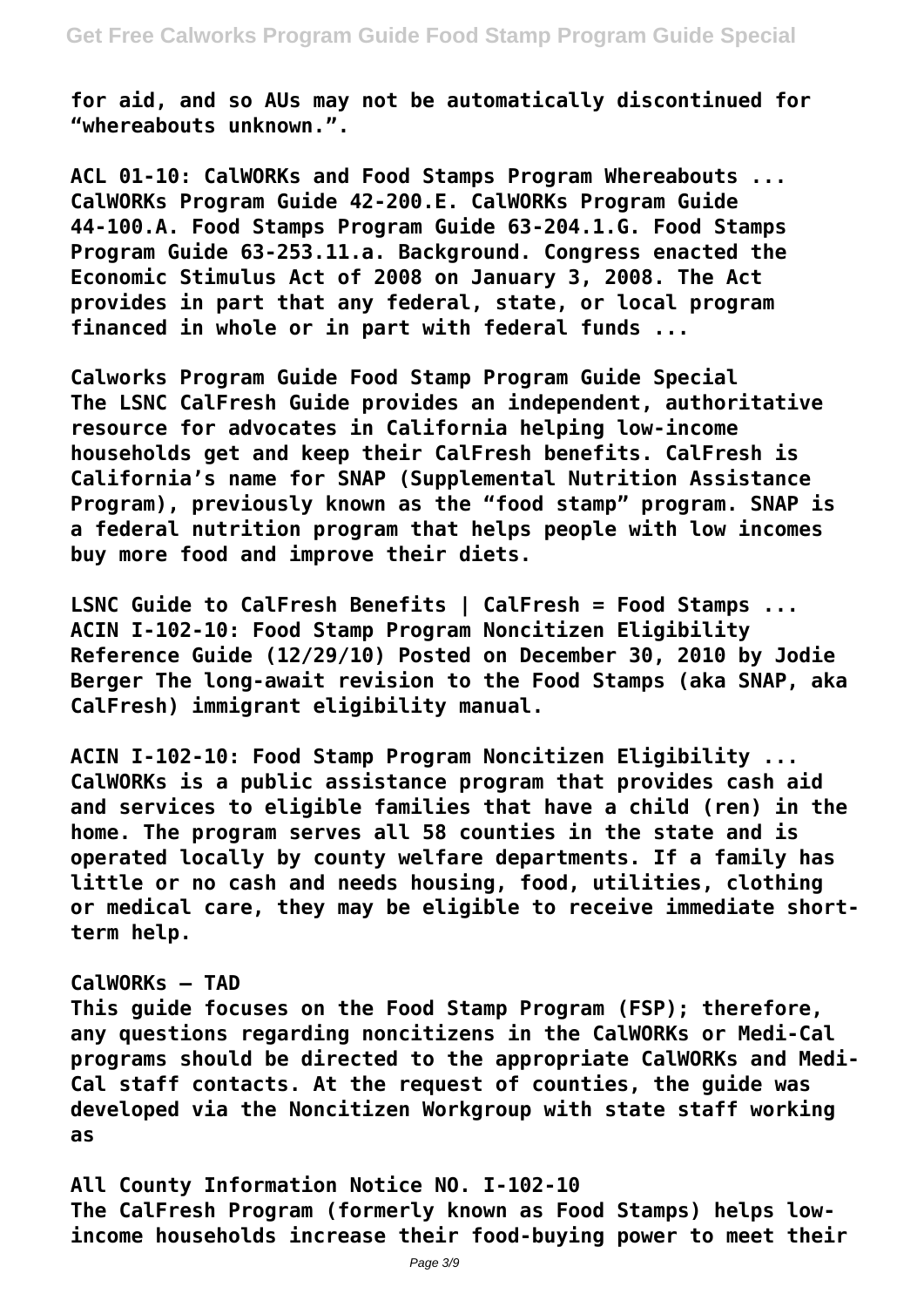**household's nutritional needs. CalFresh benefits issued through Electronic Benefit Transfer, also known as EBT card, can be used in grocery stores and participating Farmers Markets.**

## **CalFresh**

**Reminders for CalWORKs and Food Stamp Quarterly Reporting Households · Resource eligibility is only determined once per quarter. · Non-recurring lump-sum income shall now be treated as resource in the month received. · W hen aid is not changed due to a voluntary recipient mid-quarter report, a No Change NOA must be sent to the household as soon as administratively possible but no later than ...**

**CalWORKs - San Diego County, California ACL 09-41E: Errata: CalWORKs And Food Stamp Quarterly Reporting Q&A's (11/23/09) Posted on December 1, 2009 by Webdog The original 09-41 contained answers that cited to "Part 3 of the QR 7 form" – but the QR 7 had been modified and no longer has a part 3.**

**calworks | LSNC Regulation Summaries | Page 13 The California Work Opportunity and Responsibility to Kids (CalWORKs) program is the State implementation of the Federal Temporary Assistance to Needy Families (TANF) program. It provides time-limited cash assistance to families with children. CalWORKs recipients are automatically eligible for Medi-Cal, and may qualify for Food Stamp benefits. Adults in the program are required to participate in a work activity unless determined exempt.**

**Orange County, California - CalWORKs However, effective January 1, 2012, finger imaging is no longer required in the CalFresh program. See AB 6 (2011) and ACL 11-83 (discontinuance of finger imaging in the CalFresh program). Finger imaging also ended for CalWORKs effective July 1, 2018. [ACL 18-68.] Parents or caretaker relatives, each aided or applicant adult, and aided or ...**

**Identity verification | LSNC Guide to CalFresh Benefits CalFresh is the new name for the Food Stamp Program in California. CalFresh is also known as the federal Supplemental Nutrition Assistance Program (SNAP). The CalFresh Program assists low income individuals, families and households to purchase nutritional food. . To apply for or find out more about the CalFresh program click here.**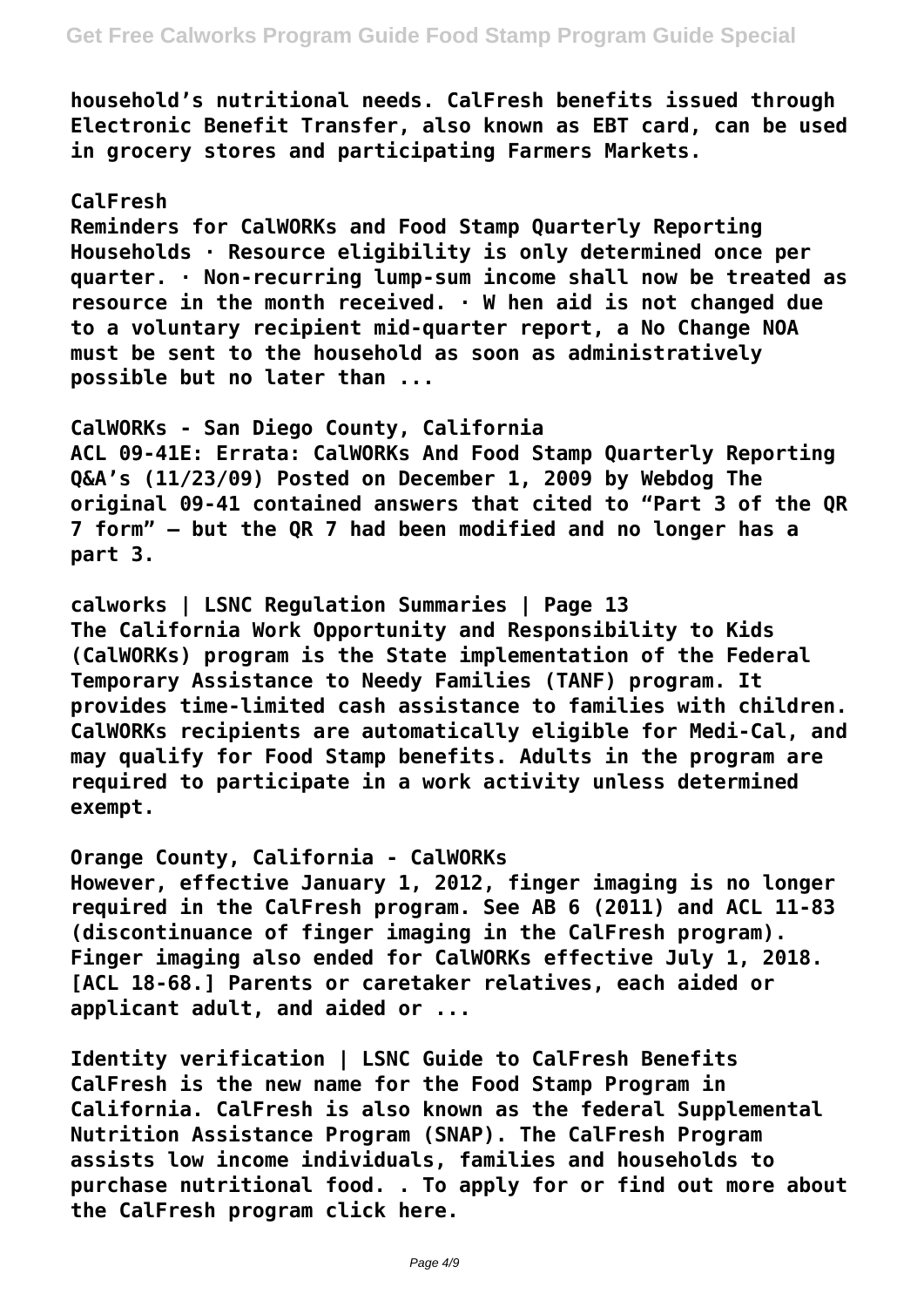# **Get Free Calworks Program Guide Food Stamp Program Guide Special**

**Cash Aid, Medi-Cal, CalFresh (Food Stamps) | EHSD CalWORKs is designed to transition people from welfare to work. It provides temporary cash assistance to eligible families with minor children, to move families with children from dependency to self-sufficiency through employment. For more information call 1-866-262-9881**

**Introduction to SNAP and Cash Assistance GET YOUR REPLICA FOOD STAMPS BOOK! November SNAP Food Stamps Maximum Benefit Extension: SNAP EBT Food Stamps Allotments \u0026 Payout Dates.** *PANDEMIC EBT: NOVEMBER "FOOD STAMPS\" APPROVED + DISASTER EBT, \u0026 THANKSGIVING ASSISTANCE \u0026 MORE!* **How to Apply for Food Stamps (Instructions for All 50 States!)** *PANDEMIC EBT! November SNAP EBT Food Stamps Emergency Allotment + Payout Dates for SSI SSDI SSA VA*

**CalWORKs Orientation English**

**SNAP - Supplemental Nutrition Assistance Program for Elderly \u0026 Disabled***TANF, Cash Assistance, and How Work Requirements Effect Poverty Relief* **5.3% Raise for SNAP Benefits in 2021 – Supplemental Nutrition Assistance Program / Food Assistance Food Stamp Changes 2020: What You Need to Know** *7 Things You Didn't Know You Could Buy with EBT*

**SECOND STIMULUS CHECK UPDATE: 1200 STIMULUS CHECK + UNEMPLOYMENT, HAZARD PAY, EBT, 335 GRANT \u0026 MORESocial Security Disability Changes: 2020 EBT November 2020 | Emergency Snap benefits | EBT updates** *You'd Be Surprised Who's On Food Stamps Dollar Tree NEW 11-6-20* **Feeding a family on a food stamp budget You CAN Get Cash Back from Food Stamps. It's Easy \u0026 Legal! What Things Do People Actually Buy With Food Stamps?** *SNAP: Can you feed your family on \$7 a day? How to turn your SNAP benefits into cash legally!!* **COVID19 Benefits: How to apply for FOOD STAMPS in 10 mins!!! Why Do I Only Get \$16 in Food Stamps?! - Your EBT Questions Answered! How to Apply for Food Stamps - Snap Program Application \u0026 Benefits Card History of the U.S. food stamp program**

**The history of food stampsCalWORKs Employment Services Orientation Highest FOOD STAMP Cities. Snap benefits.** *CalWORKs program at IVC* **Calworks Program Guide Food Stamp C. Calculating Maximum Hours of WEX/CSR for Assignment: Simplified Food Stamp Program (SFSP) (Published: 3/6/2014) No Quiz Available : D. WEX and CSR Referrals (Published: 6/5/2008) ... CalWORKs Program Guide Letters : CPG Letter No. 191 ERRATA – Information Regarding California Registered Domestic Partners and Same-Sex Spouses (Published: ...**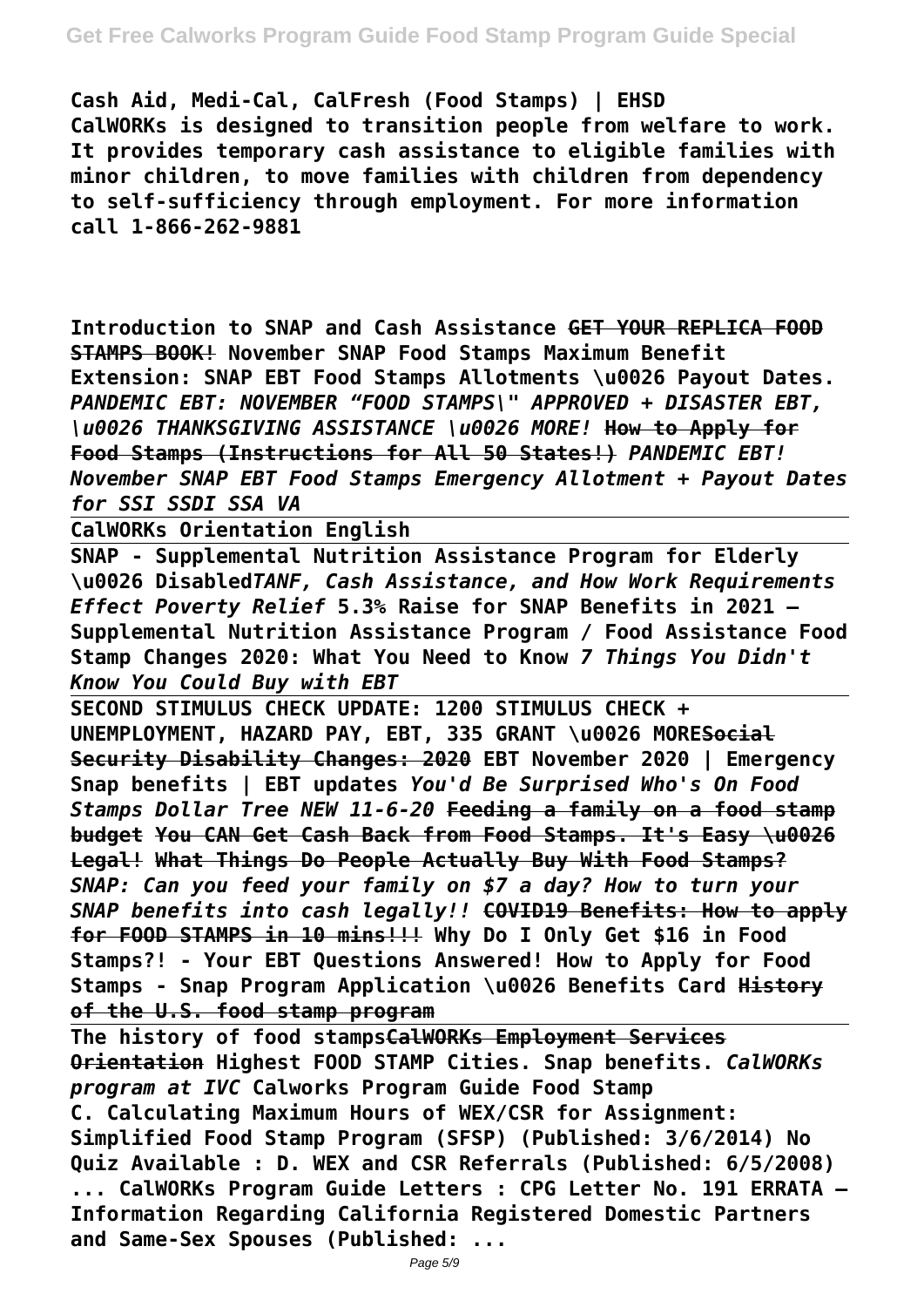## **CalWORKS Program Guide: Content Listing**

**Benefits and services available to Afghan Special Immigrants include those that are provided under the Refugee Resettlement Program (RRP), the California Work Opportunity and Responsibility to Kids (CalWORKs) Program and the Food Stamp Program (FSP). Refugee Resettlement Program Eligibility. Afghan Special Immigrants and their eligible family members may receive RRP benefits and services to the same extent as persons who are admitted to the U.S. as refugees.**

#### **Food Stamp Program Guide (PG) Letter #536**

**CalWORKs is a public assistance program that provides cash aid and services to eligible families that have a child (ren) in the home. The program serves all 58 counties in the state and is operated locally by county welfare departments. If a family has little or no cash and needs housing, food, utilities, clothing or medical care, they may be eligible to receive immediate shortterm help.**

#### **CalWORKS**

**Eligibility for CalWorks food stamps is based on income, the amount of resources you have and how many people live in your household. Income guidelines are based on household size, beginning at a gross, or total before expenses, maximum of \$1,174 for a single-person household and rising about \$400 for each person added, according to the U.S. Department of Agriculture.**

**Calworks Food Stamp Programs | Pocketsense calworks-program-guide-food-stamp-program-guide-special Menu. Home; Translate. Read Online VHL DESCUBRE 2 ANSWERS rtf. Download Mosbys Pharmacology Memory NoteCards Visual Mnemonic and Memory Aids for Nurses 4e PDF Add Comment VHL DESCUBRE 2 ANSWERS Edit.**

**calworks-program-guide-food-stamp-program-guide-special augmented future. The way is by getting calworks program guide food stamp program guide special as one of the reading material. You can be thus relieved to get into it because it will meet the expense of more chances and assistance for innovative life. This is not only very nearly the perfections that we will offer.**

**Calworks Program Guide Food Stamp Program Guide Special ACL 01-10: CalWORKs and Food Stamps Program Whereabouts Unknown and Client EBT Usage (1/29/10) Posted on October 18, 2010 by**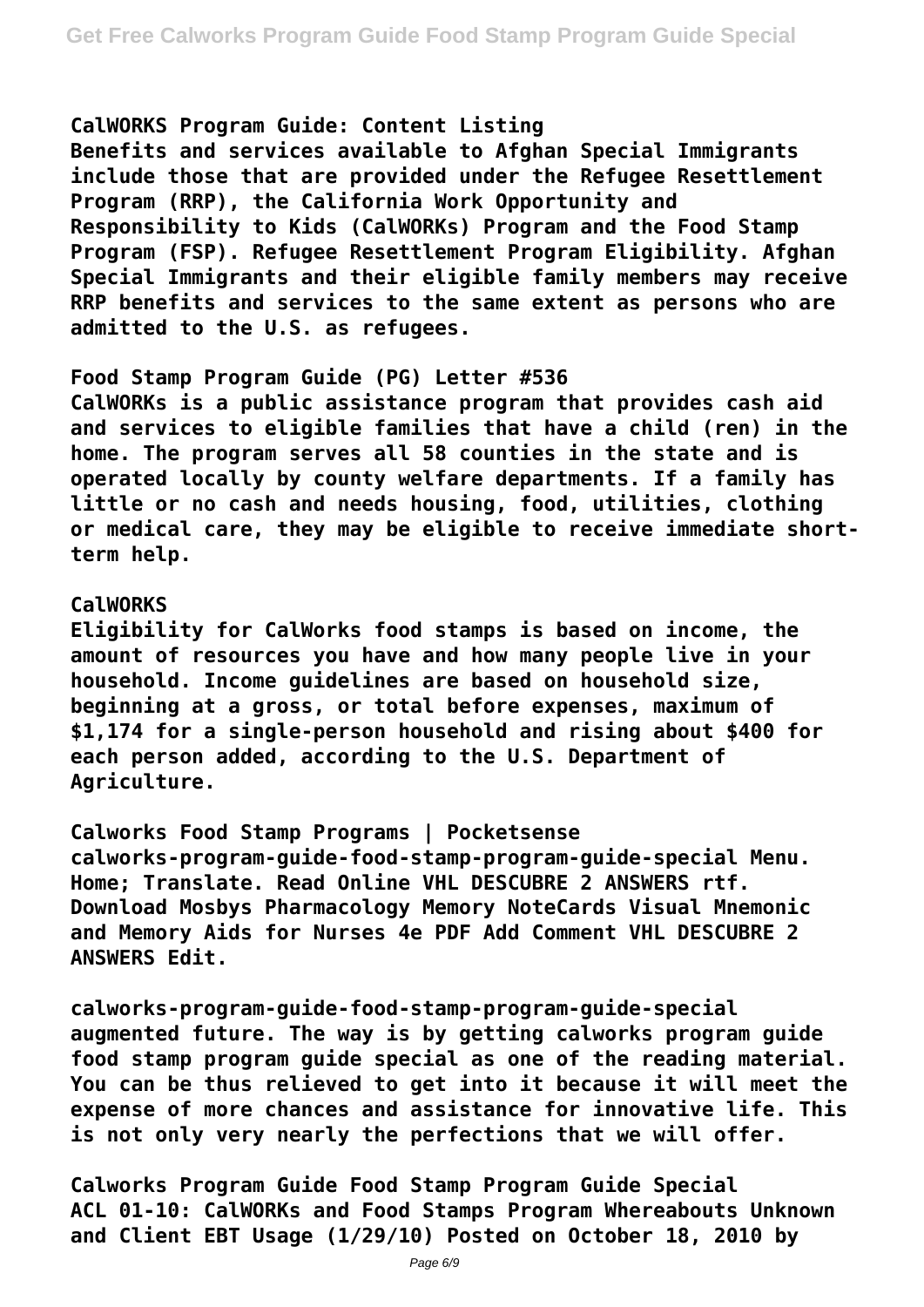## **Get Free Calworks Program Guide Food Stamp Program Guide Special**

**Jodie Berger. Guidance to CWDs on how to handle cases when the whereabouts of an AU/household is unknown, because of returned mail, etc. Of note, for CalWORKs, residence in the state, but not in the county, is a requirement for continued eligibility for aid, and so AUs may not be automatically discontinued for "whereabouts unknown.".**

**ACL 01-10: CalWORKs and Food Stamps Program Whereabouts ... CalWORKs Program Guide 42-200.E. CalWORKs Program Guide 44-100.A. Food Stamps Program Guide 63-204.1.G. Food Stamps Program Guide 63-253.11.a. Background. Congress enacted the Economic Stimulus Act of 2008 on January 3, 2008. The Act provides in part that any federal, state, or local program financed in whole or in part with federal funds ...**

**Calworks Program Guide Food Stamp Program Guide Special The LSNC CalFresh Guide provides an independent, authoritative resource for advocates in California helping low-income households get and keep their CalFresh benefits. CalFresh is California's name for SNAP (Supplemental Nutrition Assistance Program), previously known as the "food stamp" program. SNAP is a federal nutrition program that helps people with low incomes buy more food and improve their diets.**

**LSNC Guide to CalFresh Benefits | CalFresh = Food Stamps ... ACIN I-102-10: Food Stamp Program Noncitizen Eligibility Reference Guide (12/29/10) Posted on December 30, 2010 by Jodie Berger The long-await revision to the Food Stamps (aka SNAP, aka CalFresh) immigrant eligibility manual.**

**ACIN I-102-10: Food Stamp Program Noncitizen Eligibility ... CalWORKs is a public assistance program that provides cash aid and services to eligible families that have a child (ren) in the home. The program serves all 58 counties in the state and is operated locally by county welfare departments. If a family has little or no cash and needs housing, food, utilities, clothing or medical care, they may be eligible to receive immediate shortterm help.**

## **CalWORKs – TAD**

**This guide focuses on the Food Stamp Program (FSP); therefore, any questions regarding noncitizens in the CalWORKs or Medi-Cal programs should be directed to the appropriate CalWORKs and Medi-Cal staff contacts. At the request of counties, the guide was developed via the Noncitizen Workgroup with state staff working as**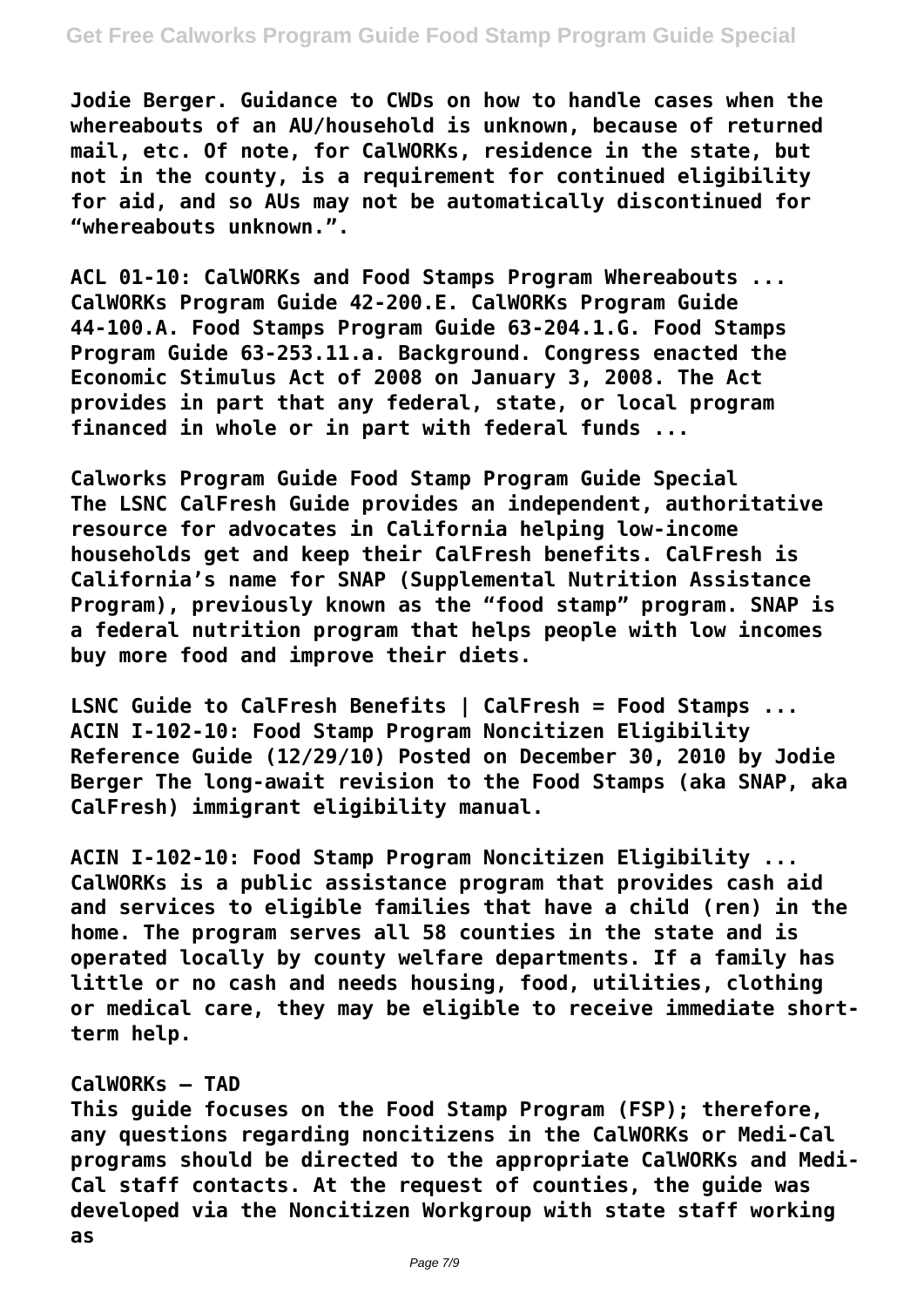## **All County Information Notice NO. I-102-10**

**The CalFresh Program (formerly known as Food Stamps) helps lowincome households increase their food-buying power to meet their household's nutritional needs. CalFresh benefits issued through Electronic Benefit Transfer, also known as EBT card, can be used in grocery stores and participating Farmers Markets.**

## **CalFresh**

**Reminders for CalWORKs and Food Stamp Quarterly Reporting Households · Resource eligibility is only determined once per quarter. · Non-recurring lump-sum income shall now be treated as resource in the month received. · W hen aid is not changed due to a voluntary recipient mid-quarter report, a No Change NOA must be sent to the household as soon as administratively possible but no later than ...**

**CalWORKs - San Diego County, California ACL 09-41E: Errata: CalWORKs And Food Stamp Quarterly Reporting Q&A's (11/23/09) Posted on December 1, 2009 by Webdog The original 09-41 contained answers that cited to "Part 3 of the QR 7 form" – but the QR 7 had been modified and no longer has a part 3.**

**calworks | LSNC Regulation Summaries | Page 13 The California Work Opportunity and Responsibility to Kids (CalWORKs) program is the State implementation of the Federal Temporary Assistance to Needy Families (TANF) program. It provides time-limited cash assistance to families with children. CalWORKs recipients are automatically eligible for Medi-Cal, and may qualify for Food Stamp benefits. Adults in the program are required to participate in a work activity unless determined exempt.**

**Orange County, California - CalWORKs However, effective January 1, 2012, finger imaging is no longer required in the CalFresh program. See AB 6 (2011) and ACL 11-83 (discontinuance of finger imaging in the CalFresh program). Finger imaging also ended for CalWORKs effective July 1, 2018. [ACL 18-68.] Parents or caretaker relatives, each aided or applicant adult, and aided or ...**

**Identity verification | LSNC Guide to CalFresh Benefits CalFresh is the new name for the Food Stamp Program in California. CalFresh is also known as the federal Supplemental Nutrition Assistance Program (SNAP). The CalFresh Program**